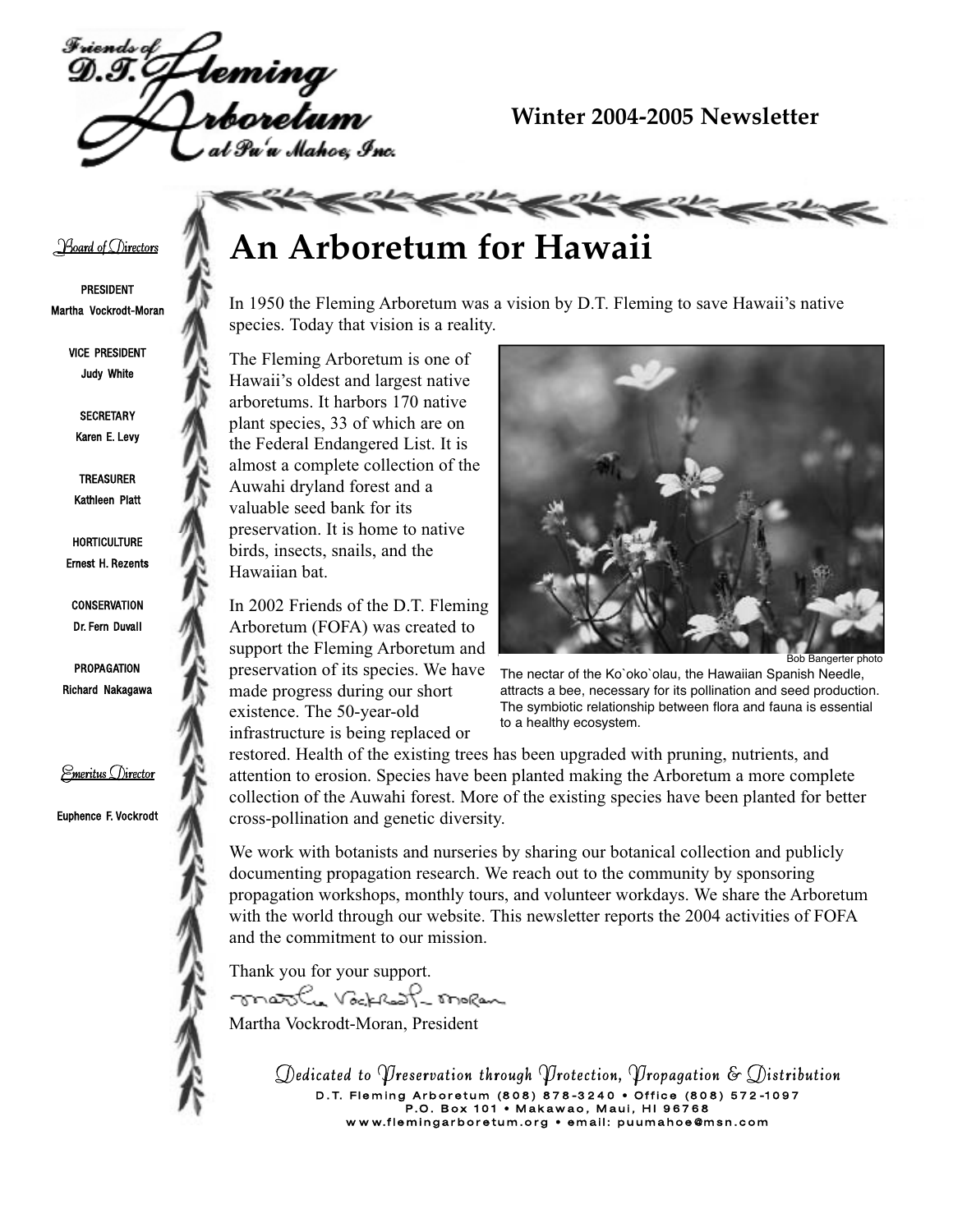



D.T. Fleming introduced the Aloe vera to Hawaii. He planted over 23 acres at Kapalua to experiment with Aloe, convinced of its medicinal benefits. It was common for local Maui folk in the1940s to have a jar of Fleming's white aloe paste in their medicine cabinet, as a cure-all for sunburn, centipede bites, bee stings, wounds, and other afflictions.

## **FOFA Board of Directors 2003**

**Martha Vockrodt-Moran.** Arboretum Manager. Profession in Landscape Maintenance and Fine Arts.

**Judy White.** Non-profit consultant and educator, currently involved in opening a new independent school in Kapolei.

**Karen Ella Levy.** Retired commercial property manager. Former president and co-founder of two non-profits in Seattle area.

Kathleen Platt. Retired emergency medical technician. Founder and past president of Women Helping Women. Currently works as an architectural draftsman.

**Ernest H. Rezents.** Agricultural Professor Emeritus of U of Hawaii/MCC. Now a registered consulting arborist and certified arborist.

**Richard Nakagawa.** Nursery Manager at State of Hawaii's Forestry / Wildlife nursery. Native Hawaiian Plant Society project leader and past president.

**Dr. Fern Duvall**. Wildlife Biologist, DLNR Division of Forest and Wildlife, Maui. Responsibilities include invasive species of Maui Nui.

**Euphence Vockrodt**. Emeritus Director and f o r m e r caretaker of the Arboretum. Daughter of founder, D.T. Fleming.



D.T. Fleming introduced many varieties of Mango seeking to diversify Maui's agriculture. During Mango season, he would give away his favorite, the Hayden Mango, to all his friends. Consequently, the Hayden was known as "The Fleming Mango." Old-timers still remember this nickname.

### **IN THIS ISSUE:**

| An Arboretum for Hawaii                           | Page 1   |  |  |  |  |  |  |
|---------------------------------------------------|----------|--|--|--|--|--|--|
| <b>Board of Directors &amp; Mission Statement</b> | Page 2   |  |  |  |  |  |  |
| A Monumental Accomplishment                       | Page 3   |  |  |  |  |  |  |
| <b>Arboretum History</b>                          | Page 4   |  |  |  |  |  |  |
| <b>Support Flourishes for the Arboretum</b>       | Page 5   |  |  |  |  |  |  |
| Projects Paid For By Individual Donations Page 6  |          |  |  |  |  |  |  |
| <b>WHIP Grant: New Fencing</b>                    | Page 7   |  |  |  |  |  |  |
| <b>Donations &amp; Volunteers</b>                 | Page 8-9 |  |  |  |  |  |  |
| <b>Memorials</b>                                  | Page 9   |  |  |  |  |  |  |
| <b>Volunteer Collage &amp; Award</b>              | Page 10  |  |  |  |  |  |  |
| <b>Our Future</b>                                 | Page 11  |  |  |  |  |  |  |
|                                                   |          |  |  |  |  |  |  |

Cover Photo by Bob Bangerter



Thanks to Hank Oppenheimer and Maui Land & Pine Co., FOFA Board of Directors and their spouses were privileged to picnic and tour the 75-acre Maunalei Arboretum in the West Maui Mountains, another D.T. Fleming project. This was an experiment to reforest the West Maui watershed, which was stripped of Koa and Ohia in the 1800s for lumber.

### **Mission Statement**

**The Friends of the D.T. Fleming Arboretum at Pu`u Mahoe, Inc. (FOFA) exists to sponsor, fund and assist in the protection and preservation of the Fleming Arboretum and its mission to preserve Hawaiian native plants through protection, propagation and distribution.**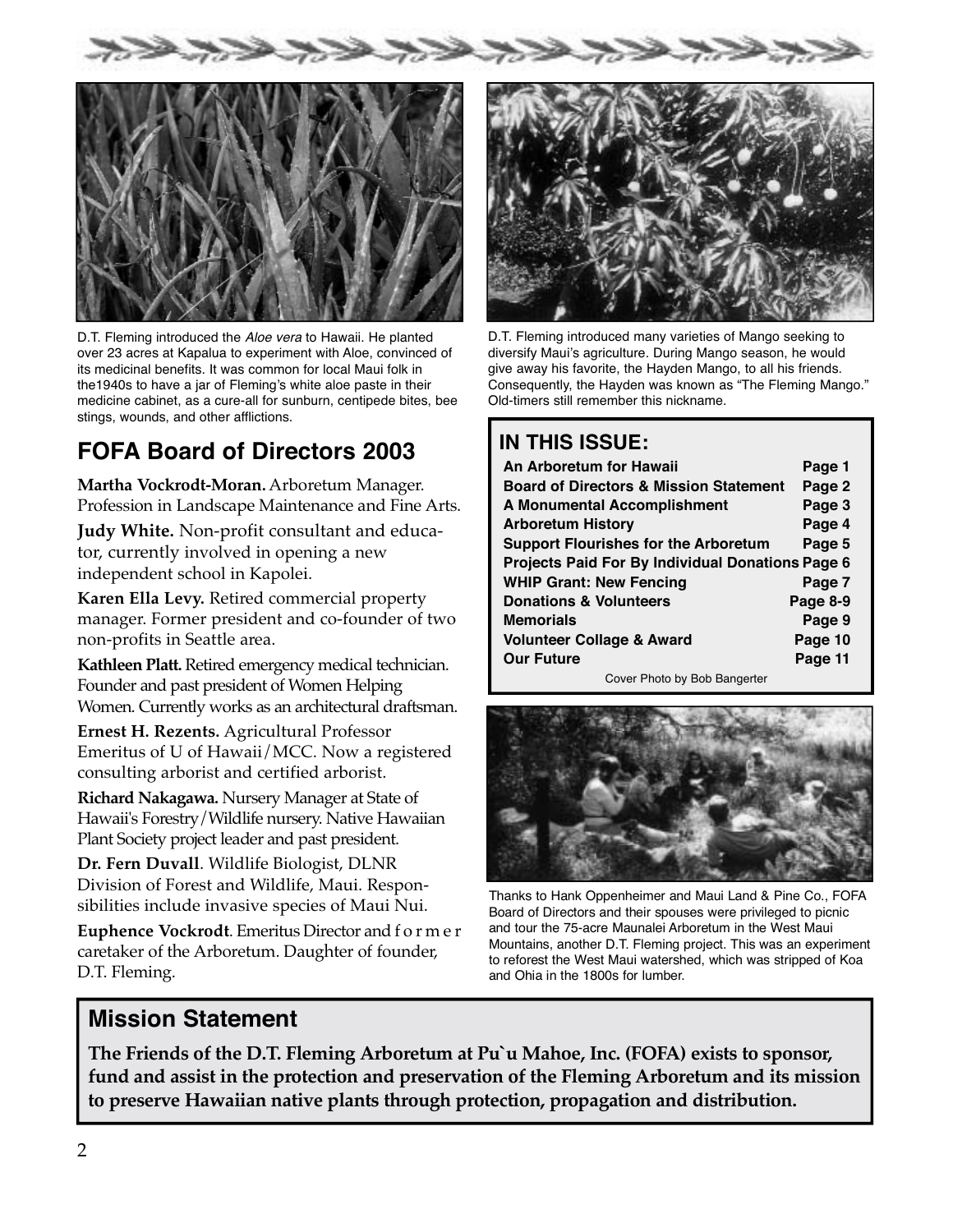

# **A Monumental Accomplishment for Hawaii . . .**

**...the first successful propagation and outplanting of the Alani (Melicope knudsenii) The Fleming Arboretum now harbors a total of 5 young Alani, thanks to the diligence of Dan Judson of Olinda Orchids and Anna Palomino of Hoolawa Farms.**



Arlene Taus, plant care professional, poses with 2 Alani seedlings being carefully transplanted into the Fleming Arboretum.



6-month-old seedlings at Art Medeiros' Ulupalakua Nursery are reserved for the outplanting project into Auwahi in 2005.

Erica von Allmen photo

The ultimate goal for the restoration of the Alani is outplanting into the Auwahi Forest, its original home. This is planned for the beginning of 2005 when the fencing for a 10-acre enclosure in Auwahi will be complete - an undertaking managed by Art Medeiros of the Auwahi Reforestation Project. A number of seedlings are being nurtured for this event.

### **Trees from the Fleming Arboretum have been nominated for the Maui County Exceptional Tree List**

To be one of Maui County's "Exceptional Trees" the tree must be outstanding in any or all of the following: size, rarity, historical, cultural significance. (Photos by Bob Bangerter)



Ohe (Tetraplasandra hawaiiensis), native from the Auwahi Forest, planted 1952.



Podocarp - Male (Nageia salcactus), Central Africa, planted 1952.



Loulu (Pritchardia forbesiana), endemic to `Eke Crater, West Maui Mountains, planted 1952.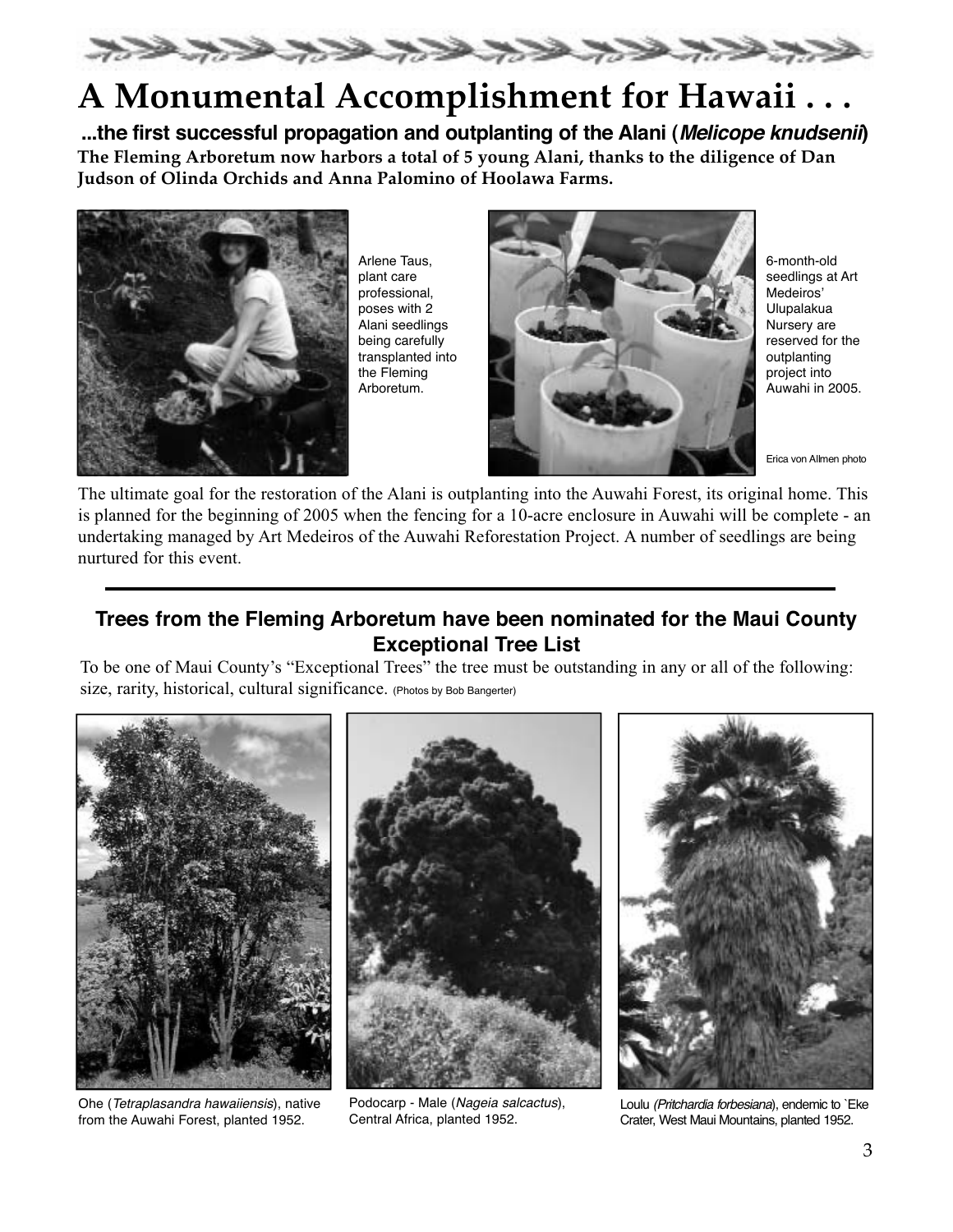

## **Arboretum History . . .**



David Thomas Fleming, founder of the D.T. Fleming Arboretum at Pu`u Mahoe, 1952. "David was a man with a vision, a man with a plan – and with all the energy, devotion and self-denial that is needed to make one's dream come true." – Mary Elsperth Fleming

#### Excerpts from Gold Coast News, 1990 By Jim Hernandez

*"He who plants a tree, he plants love, Tents of coolness spreading out above Wayfarers he may not live to see. Gifts that grow are the best. Hands that bless are blessed. Plant. Life does not rest. Heaven and earth help him who plants a tree; And his work its own reward shall be."*

"The poem above appears (sans credit) at the beginning of a slim yet history-filled booklet about the life of Davis Thomas Fleming by his sister Mary Elsperth Fleming. A man whose life's motto was "Make Maui A Better Place To Live In," D.T. Fleming may be best known by the park that bears his name north of Kapalua on Maui's West Side. But other unsung memorials dot Maui's landscape as well: The Norfolk pines that line the ridges of Kapalua, Kauhikoa's bristling hilltop in Haiku (dubbed Giggle Hill during WWII because it was a favored rendezvous spot for the local girls and the enlisted men stationed in nearby Camp Maui), and various hidden experiments with both exotic and indigenous arboretums in West Maui valleys, some still thriving unmaintained in the wild. "He was kind of the 'Johnny Appleseed' of Maui," explains his granddaughter Jennifer Sykes.

"High up on Maui's southwest shoulder above Ulupalakua thrives one of Fleming's most enduring, most hidden legacies. On a patch of land called Pu`u Mahoe lies the Fleming Arboretum. Fleming received the land from Mr. Baldwin in gratitude for his introduction of a certain insect that cleared the previously unusable upcountry land of pamakani, a noxious weed. In return Mr. Baldwin asked that Fleming select a site suitable for an arboretum of Hawaii's indigenous trees. The resulting haven for rare and endangered botanical species began a family responsibility ....

"On an 18 acre parcel, 7 fenced acres protect the largest collections of indigenous trees in the islands. Trails wind about the slope and mounted plaques name the 90 or so different species giving each its English, Hawaiian, and scientific name."

"Pu`u Mahoe is significant mainly because its location and elevation make its climate similar to the adjacent Auwahi dry land forest, the last remnant of Maui's upper dry land forest located on the south slope of Haleakala. One of the richest areas of native tree species in the state, Auwahi is also undergoing severe degradation itself, due to the disruptive presence of cattle, goats and feral pigs, who graze and uproot the native plants and leave openings for hardier alien species.

"These same trees find home in Puu Mahoe Arboretum, a sanctuary for these endangered trees."

## **. . . 2004**

Today, Pu`u Mahoe is one of the oldest and largest collections of indigenous trees in the Hawaiian islands.



Euphence Fleming Vockrodt, daughter of D.T. Fleming. "Euphie" and her late husband Jack Vockrodt maintained the Arboretum for 45 years. She is now Emeritus Director of FOFA.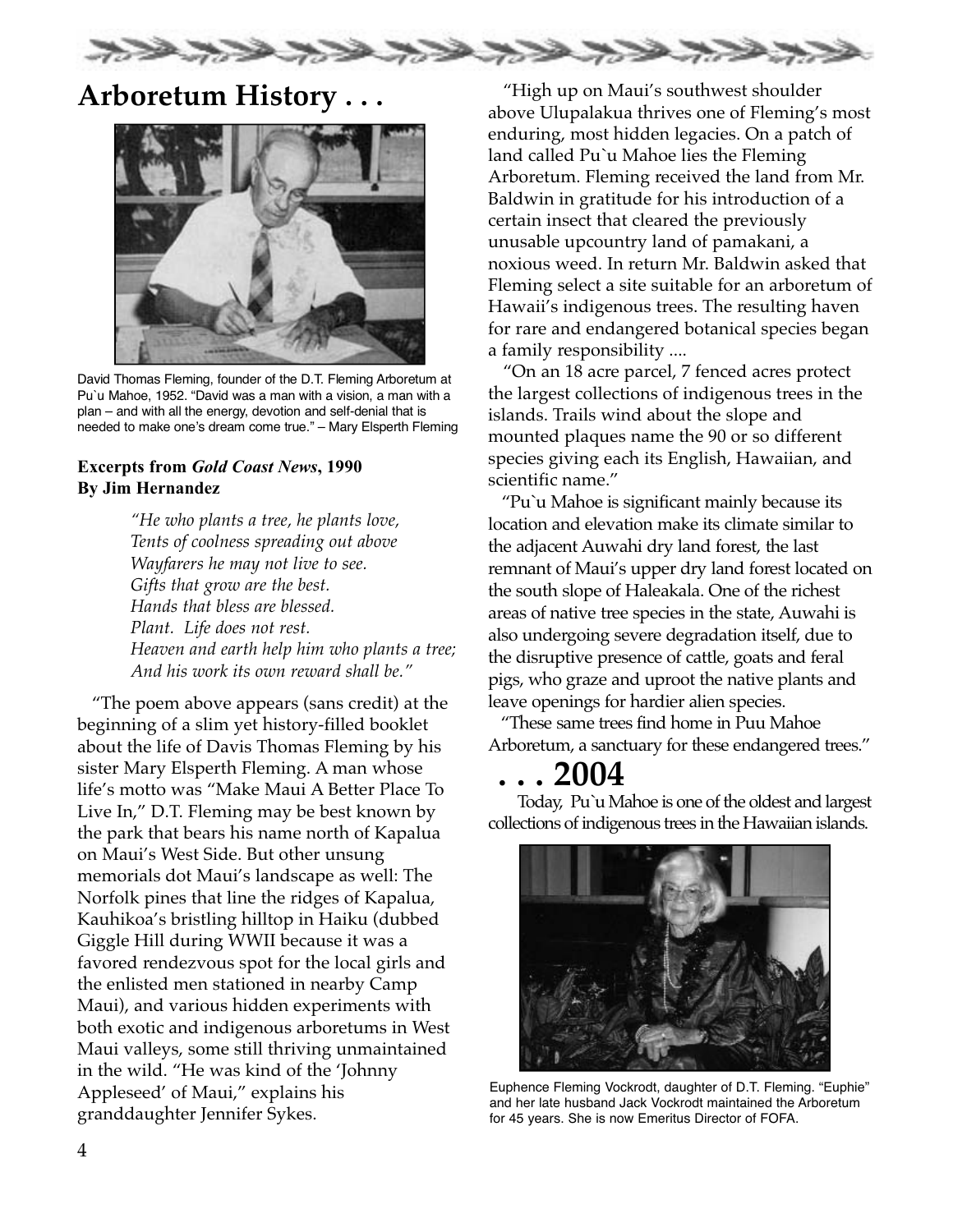

# **Support Flourishes for the Arboretum**

Thanks to generous donations by individuals and foundations, the Arboretum will be strong into the future ... an arboretum for Hawaii with an unparalleled heritage.

## **Grant Approvals 2004**

- Fred Baldwin Memorial Foundation funded a \$2000 grant for Project Plant Phase I.
- A&B Foundation has given the Arboretum \$1000 to help pay for maintenance for Phase I of Project Plant.

– Atherton Family Foundation donated \$5000 for maintenance upgrade and habitat expansion, which includes Phase II of Project Plant.

- Cooke Foundation has given \$3500 for irrigation to "Project Plant"
- Hawaii Community Foundation provided travel funds to the Conservation Conference 2004 on Oahu.

– The USDA has approved 75% of a \$22,000 grant to re-fence the 7-acre Arboretum with hog wire, replacing the rotten 50-year-old fence. Tree clearing for the project began in March 2004. When the job is complete, the Arboretum will have new pig fencing, 3 new gates and over an acre of additional area cleared for out-planting.

## **"Project Plant" 2004**

Project Plant Phase I & II outplanted 159 plants, 45 species, into Fleming Arboretum. Twenty-one of the species are from the Auwahi Forest and new to the Arboretum, creating a more complete collection of the Auwahi species.

### **Project Plant includes ferns and grasses of Maui's dryland forest**



Kalamoho Fern (Pellaea ternifolia). Deschampsia nubigena grass.



**A walk through Fleming Arboretum explores different combinations of plants that complement each other ... to inspire native planting in our local landscapes.**



The native grass (Eragrostis atropioides) becomes an attractive landscape planting in combination with the endangered, yellow daisy-like Nehe (Wollastonia kamolensis).



Moa Fern (Psilotum nudum) contrasts with the succulent, oval leaves of the 'Ala 'ala wai nui (Peperomia leptostachya).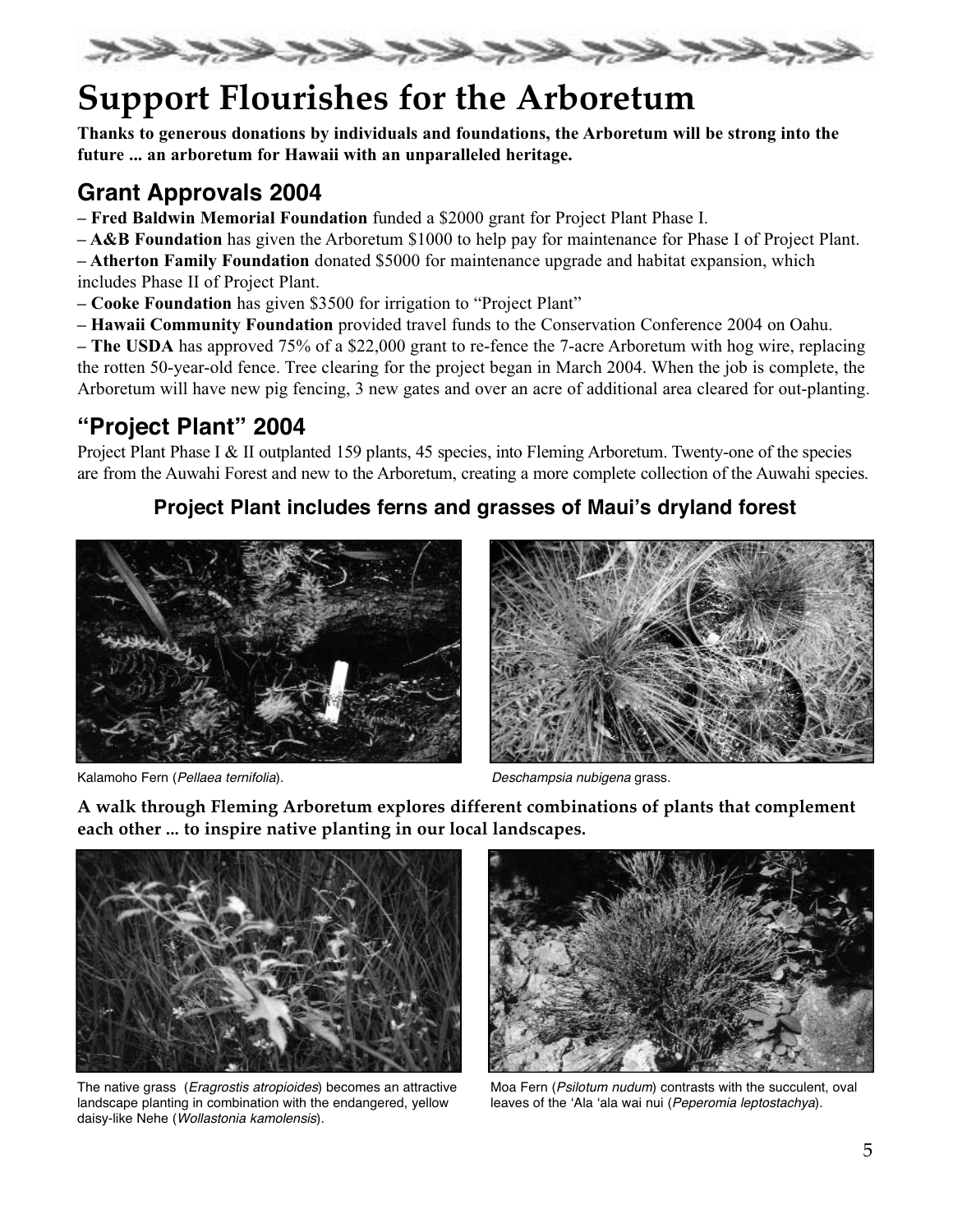

# **Projects Paid For By Individual Donations**

Thanks to generous donations by individuals, FOFA has been able to support progressive projects in 2004, including tree pruning, propagation workshops, plant purchases and erosion control, as well as basic Arboretum maintenance. The website www.flemingarboretum.org was created by donations in memory of Jack Vockrodt. (Please visit the ongoing updates at our website.)

## **Propagation Workshops 2004**

Propagation workshops target Maui's community groups and interested individuals. Past classes have included Native Plant Society, Maui Garden Club and Maui Association of Landscape Professionals. This year we were honored to sponsor students from the Maui Master Gardeners Association and Keokea Homesteaders.



Richard Nakagawa from Maui County's DLNR Nursery, led the workshops. Here he demonstrates selecting a branch of at least 45 degrees, so roots will grow down the stem. If the angle is greater, gravity will cause roots to grow up the stem.

### **April 17 - Air-Layering Workshop**



Maui Master Gardeners Sue Ellen Barton of Olinda and Walter Sasaki of Wailuku work on selected branches for airlayering. For optimum rooting, branches growing vigorously with large leaves are chosen so they can supply carbohydrates to the newly developing roots.



Walter Sasaki wraps foil around completed air layer to reflect sunlight, which will help to keep it from drying out during the 2-month wait to form roots.

## **July 17 - Grafting Workshop and Harvest of Air Layers**



Richard Nakagawa - with assistant Terry Nutt (far left) demonstrates how to graft. Terry owns A-Nutt Nurseries in Lahaina, a landscape maintenance business with a greenhouse that propagates its own ornamentals.



Participants practice "cleft grafting," making sure cambium of the root-stock is in contact with cambium of the scion. (Clockwise from lower left: Ed Enomoto, Walter Sasaki, Lora Sasaki, Linda and Charlie Chandler.)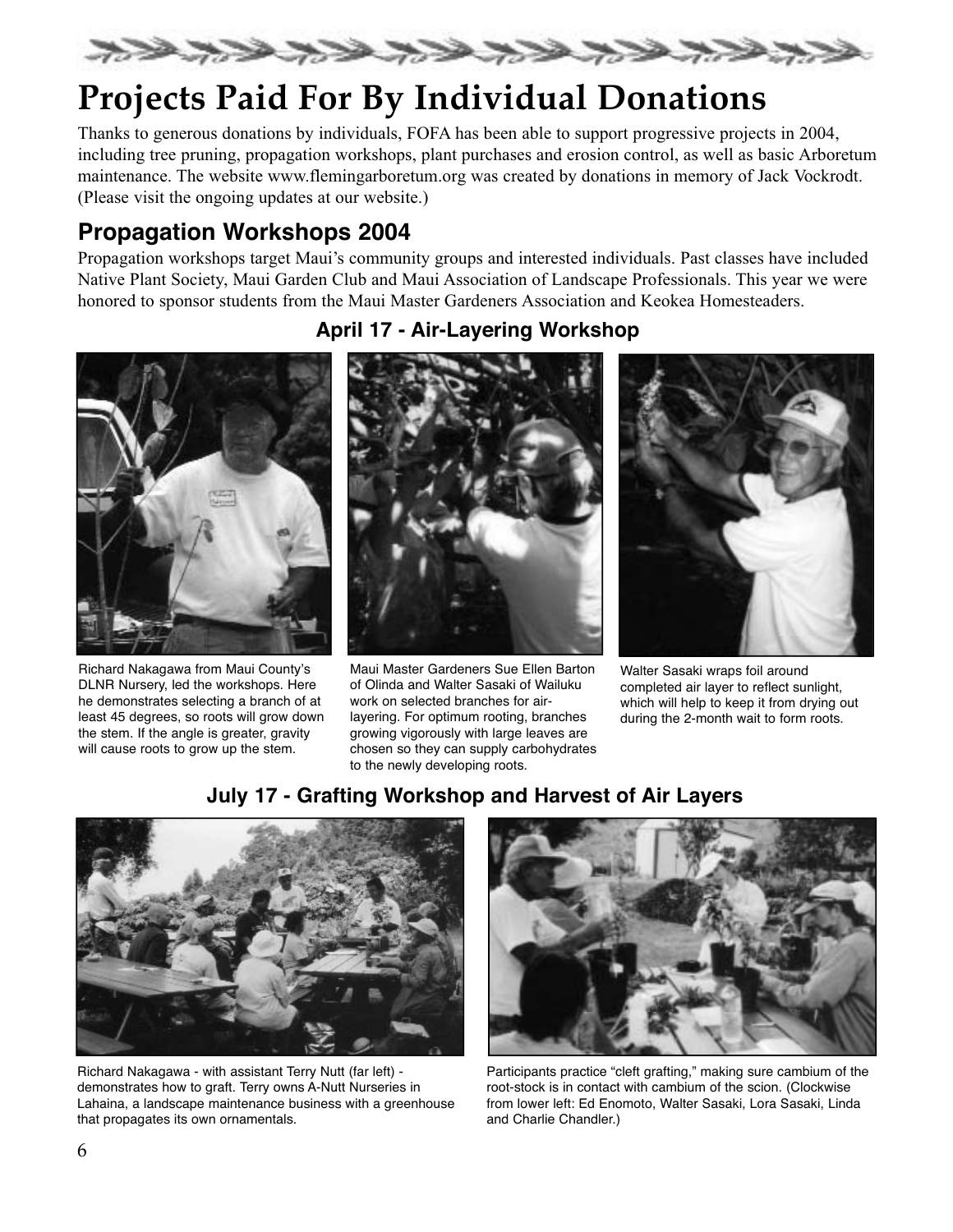

# **USDA Wildlife Habitat Program (WHIP) 2003-04**

**This grant to the landowner benefits the Arboretum by funding new fencing and removal of invasive species. (USDA pays 75% - the remaining 25% by in-kind volunteer work and equipment donations.)**

**Pacific Equipment LLC donated a 225 Excavator for fence line clearing. This was the perfect equipment for the job – with a 30-foot reach and a 60-foot swing – causing minimal erosion impact.**



Fencing the 7-acre Arboretum began in 2004, replacing 50-year-old Kahului Railroad ties and rusty barbed wire with pig wire and Kiawe posts.



A 30-foot swath was cleared from both sides of the property fenceline to protect new fence from falling trees.



Logs were used to block cows as old fence was removed and new was installed.



All the original property pins from 1950 were found to accurately align fence within property boundaries (pin in white).



Clearing for fenceline opened up over an acre of Arboretum for future outplantings.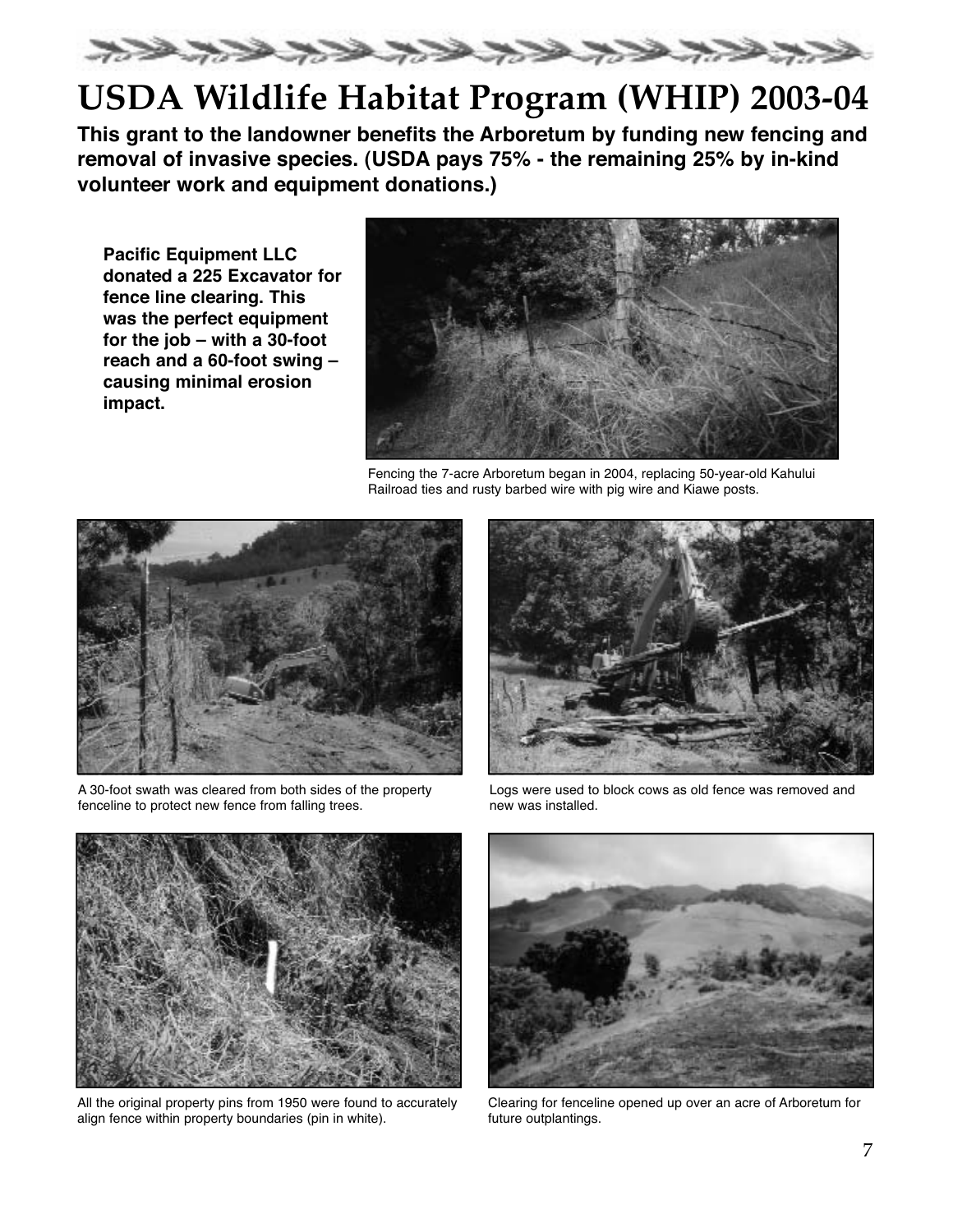

# **Donations & Volunteers**

There has been overwhelming support for the D.T. Fleming Arboretum and its newly formed non-profit foundation. In acknowledgement and appreciation, FOFA would like to thank our donors for helping to support the Arboretum ... an Arboretum for Hawaii with botanical, cultural and historical significance.

Every bit of support is like a brick in a wall ... important to the whole structure, a long-lasting contribution. The benefits of donations are realized in perpetuity. As donors continue to contribute, their donation status rises to the next level. Donations since November 2003 are noted by stars next to donor names.

## **Monetary Donations**

**` ALANI — \$5000 & Above** Atherton Family Foundation\* Fred Baldwin Foundation\* Moran, Dave & Martha\* Vockrodt, Jack & Euphence\*

**MEHAMEHAME — \$2500 to \$4999** Cooke Foundation\* Pacific Equipment Co.\* White, Judy & Dan\*

#### **KAUILA — \$1000 to \$2499** A & B Foundation\*

Kaulunani Urban Forestry\*

#### **`ILIAHI — \$500 to \$999**

Denbow, Eric & Melissa\* Fleming, Barbara\* Levy, Karen\* Platt, Kathleen\*

**`ALA`A — \$100 to \$499** Allan, George & Janet\* Anderson, Jeanne\* Armstrong, John & Sean\* Bailey, John & Gordeene Baldwin, Helen\* Bangerter, Bob & Nida\* Bank of Hawaii\* Begal, Paul & Pam Bisgard, Judy Bolte, Jim & Lorie Brown, Will & Natale\* Chandler, Charlie & Linda\* Conger, Rand & Erin\* Coons, Fred & Mary\* Davis, Muffie\* Elsen, Katherine\* Fleming, Andrew Fleming, Bridget & David\* Fleming, Jim & Joanie\* Fleming, John and Nancy Fleming, Maggie Fleming, Robin\* Fleming, Sarah\* Gerner, Heinz & Margaret\* Gonsalves, Dennis & Carol Hawaii Community Foundation\* Haynes, Jimmy & Honey Bun\* Higa, Julie M

Hills, John Holley, Ray and Marian\* Hughes, Edmund & Patricia\* Jennings, Thomas & Virginia Jones, Jim & Karen\* Judge, Jim & Lisa\* Judson, Dan - Orchids of Olinda Kermode, Harry & Millie Lane, Ed and Diane\* Lobianco, Jim & Mary Jo Mancini, Paul & Judy\* Many Star, Alani & Hand, Wyatt\* Maui Assn of Landscape Professionals\* Maui Garden Club Maui Master Gardeners\* Maui Outdoor Circle Mauna Ala Hike Club Mc Carthy, Michael Monroe, Cyrus & Jill Mueller-Fitch, Heather Native Plant Society Niess, Jim & Stephanie Austin\* Nutt, Terry & Tammy\* Okumura, Kazuma\* Pefley, Gordon & BJ\* Purcell, Nancy\* Raymond, Keope & Lisa\* Reavis, Wayne & Jacqueline\* Rezents, Ernest & Aleene\* Rice, Paul and Corine Rixey, George & Randy\* Rocha, Leona\* Russell, Bill & Elizabeth Sanders, Jim\* Schenk, Doug & Cindy Seifert, Jean\* Shambaugh, Dave & Ingrid\* Shields, Rodney\* Slipp, Jane\* Steuermann, Michelle\* Sugar, Robert & Helen Tahl, Patrick & Alison\* Tavares, James & Helen Trafton, Bob & Jean\* Tuell, Richard J.\* Uhrich, Ann\* Wagner - Rixey, George & Randy\* Warner, Cindy\* Warren, Charlotte\* Watanabe, Vernroy (Rick) Weber, Cleves\* Wheeler, Bo & Mary\*

Wiese, Mimi\* Wilson, William & Leona\* Zabriskie, Margaret

#### **WILIWILI — To \$99**

Adams, Shelly\* Babson, Ann\* Barr, George & Rusty Bily, Pat and Macie Blake, Mimi\* Brown, Frank & Susan Burton, Cathy Chang, Dr Jocelyn Collins, Mark & Denyse Cruikshank, Sally & Collen D' Orange, Alice Darling, David De Jetley, Alberta\* De Mane, Rick & Rene\* Dellaport, Jane Duey, John & Rose Marie Echazabal, Dianne & Jim Elliot, Marcia & Lew Mc Farland Fahscholtz, Thomas Fahsholtz, Chelsea Feldman, Spenser & Corrine Morris Fell, Diane\* Finnie, Durlyn\* Fleming, Leslie & Kevin Wilcock\* Gambonini, George & Margaret\* Gammie, Gay Grundhauser, Jeff & Debbie\* Harada, Hatsuye\* Hazen, Lorna HI Growers Products Hixon, Murray\* Holter, Lance \* Johnson, Ruth Kaia, Joloyce Kaufman, Buzzy & Gayle Gordon Kawahele Margaret Kennedy, Anne\* Kidston, Caird Kikuta, Dwight\* Kurzmack, James & Roni Labb, Jerry & Cynthia\* Leckie, Jackie & Larry Lily, Mary Linton, Mary Brooks Lopes, John & Caroline Lyons, Camille Martin, James & Jacqueline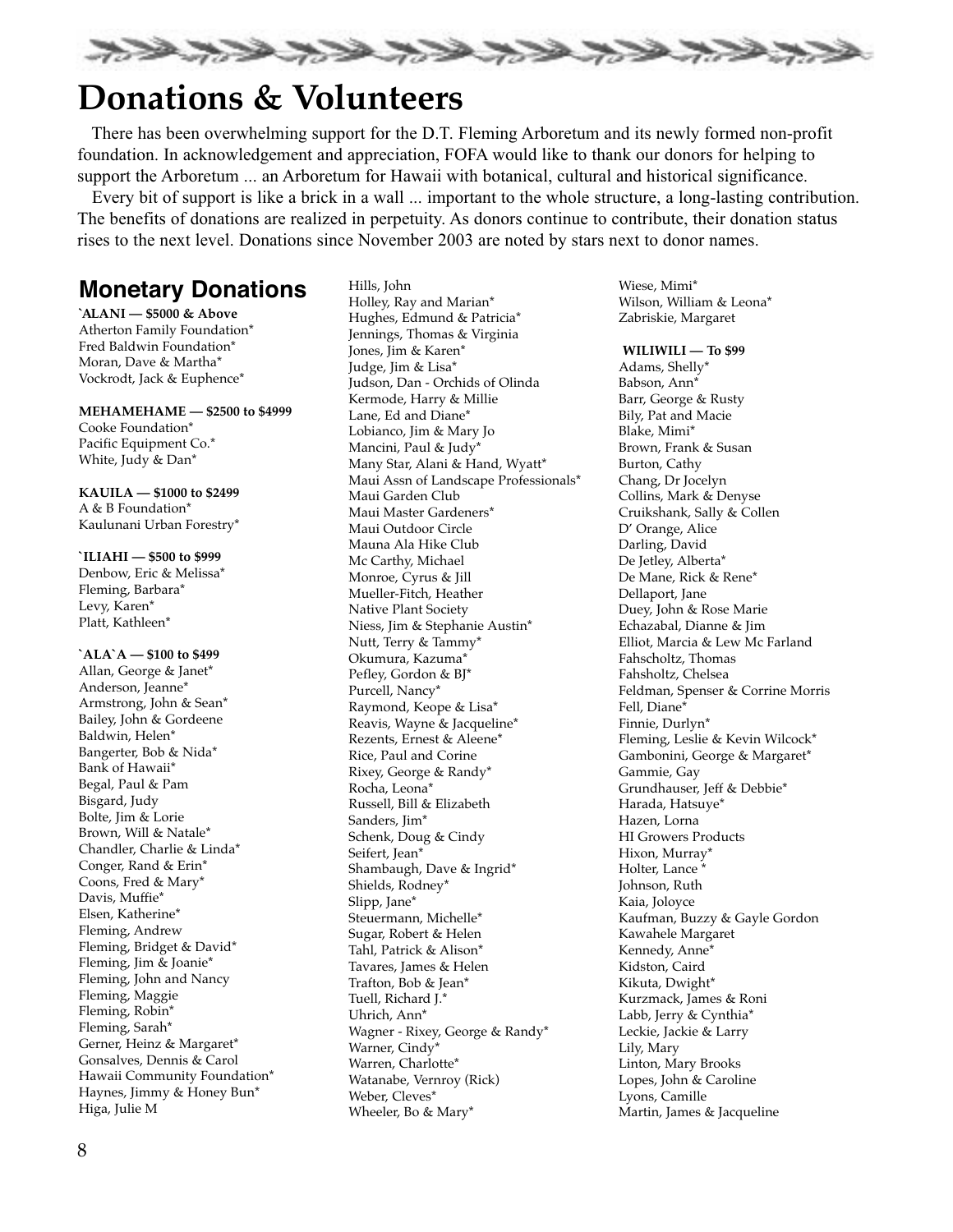

Masters, Kamala & Steve Matsuoka, Gunichi & Bess Mayer, Dick & Rosily Mc Elfresh, Keith & Cheryl Mc Mahon, Scott & Ann Milovina, Tom & Wendy Moriyasu, James & Monica Murray, Joanne Nelson, Dick & Eleanor\* Orr, David Pacheco, Lois (Cookie) Plage, Rick\* Rice, Martha - Ann\* Robeck, Ray & Judy\* Roberts, Mark Ryan, Donna\* Sawyer, Will & Kalima Schneider, Don & Jayne\* Schwab, Tom & Michelle\* Sentinella, Mildred Shikatani, Gwen\* Sierra Club, Maui Group\* Skyrman, Carl & Ingrid\* Smith, Joan (Koana)\* St. Denis, Pat & Roy\* Tamaribuchi, Kay & Lorraine\* Taylor, Elizabeth (Betsy)\* Terada, Hatsue & Frank\* Theros, George Treuhold, Charles & Faye\* Unger, George Vail, John & Teresa Vega, John\* Ventura, Victor & Betty\* Waldow, Neil & Elaine Wittbold, Elsa Woods, Franke Mrs. Yonkers, Dora Jane\*

### **Gifts In Kind**

Branch Out Tree Service Bangerter, Bob - Virtual Tour Biley, Pat & Marcie - Photography Cameron, Mazie - Maui News article 1935 Conger, Rand - Photography Davis, Muffie - Original Art Fleming, Barry & Family - Botany Books Hills, John - Photography Hugg, John - Photography Issacson, Ted - Photography Levy, Karen - Color Printer and Answering Machine Murdock, Bob & Noella - Barbed wire for fencing Peterson, Pam - Photography Raymond, Lisa - Photography

Ritchie, Michelle - Original Art Turnbull, Linda - Photography

### **Services Donated**

de Naie, Lucianne - Grant Writing Duvall, Fern - Plant Research Levy, Karen - Secretarial Work

Lock, Donna - Graphic Design Moran, David - Chainsaw & Tractor Work Nutt, Terry - Propagation Workshop Assistant Reim, Terry - Webmaster Rezents, Ernest - Horticultural **Consultation** Taus, Arlene - Arborist Services Wender, Elaine - Hawaiian Language White, Judy - Non-profit setup

### **Arboretum Volunteer Workers**

Crow, Jack & Margaret DeMello, Debbie Judson, Dan Judson. Noah Kafka, Peter Keliiholokai, Ceci Kihei / Wailea Citizen Beach Patrol Maui Garden Club Maui Sierra Club McBarnet, Will Moran, David & Martha

Paplham, Dale Riley, Bill & Janice Schnieder, Don Suda, Nobuo Trail, Marilyn Vobork, Amie Whittemore, John

### **Plant Gifts**

Davis, Muffie DLNR Duvall, Dr. Fern Hedemann Jr., Erling Judson, Dan - Orchids of Olinda Judson, Noah Keyser, Jonathon Maukanani Nursery Mederios, Art & Tracy Erwin - Auwahi Reforestation Project Nakagawa, Richard Nelson, Linda - Native Plant Society Palomino, Anna - Hoolawa Farms Roberts, Mark Rogoff, Kua Taus, Arlene

## **In Memorium**

#### **2003**

**Mrs. Alice Fleming Mr. Zenjiro Higa Mrs. Vernie Elsen**

#### **2004**

**In Loving Memory of Ward and Barbara Fleming "Who spent their time enjoying the native plants and surroundings, and spoke fondly of the beauty throughout their lives."**

> **Mrs. Shizue Okumura "A devoted mother and wife"**

**Mrs. Pedro Mother of Ku'ulei Martinson**

**Mr. Jeffrey Alden Brumfield "***Me'oe Ka Ma Maluhia* **(May you have peace)"**

**Mr. Jack Edward Vockrodt "Let his values…what is good, right and fair His zest for life, His generosity, Be an inspiration"**

EBBERIKA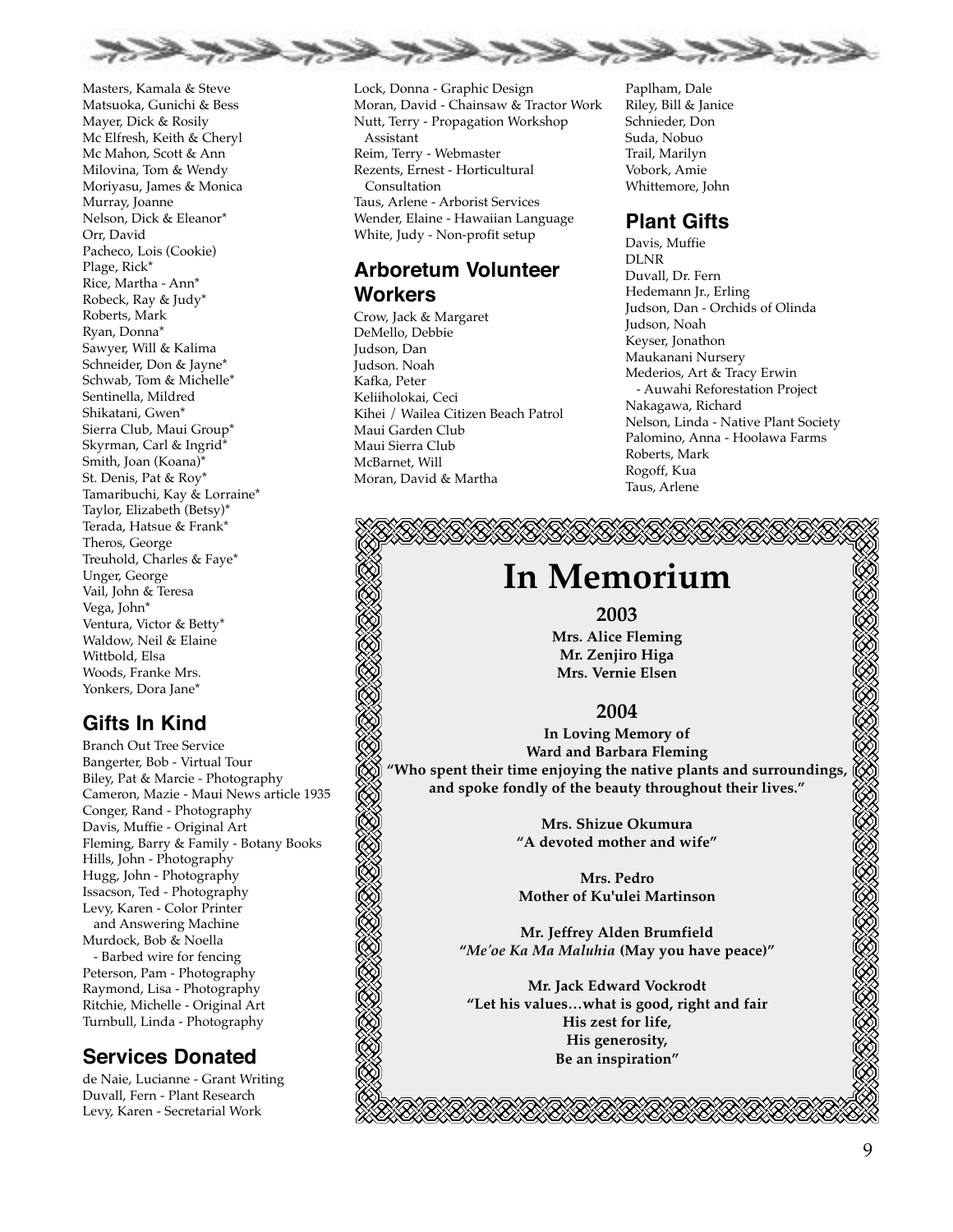

# **Volunteer Collage and Award**



Bob Bangerter, well known on Maui for his musical talent, has spent tireless hours in the Arboretum with his camera. He created the Virtual Tour for the FOFA website and the Exceptional Tree Nomination presentation. Muffie Davis of Haiku, one of Maui's accomplished *plein air* watercolor artists, has donated an original watercolor (see website) for the Volunteer of the Year Award.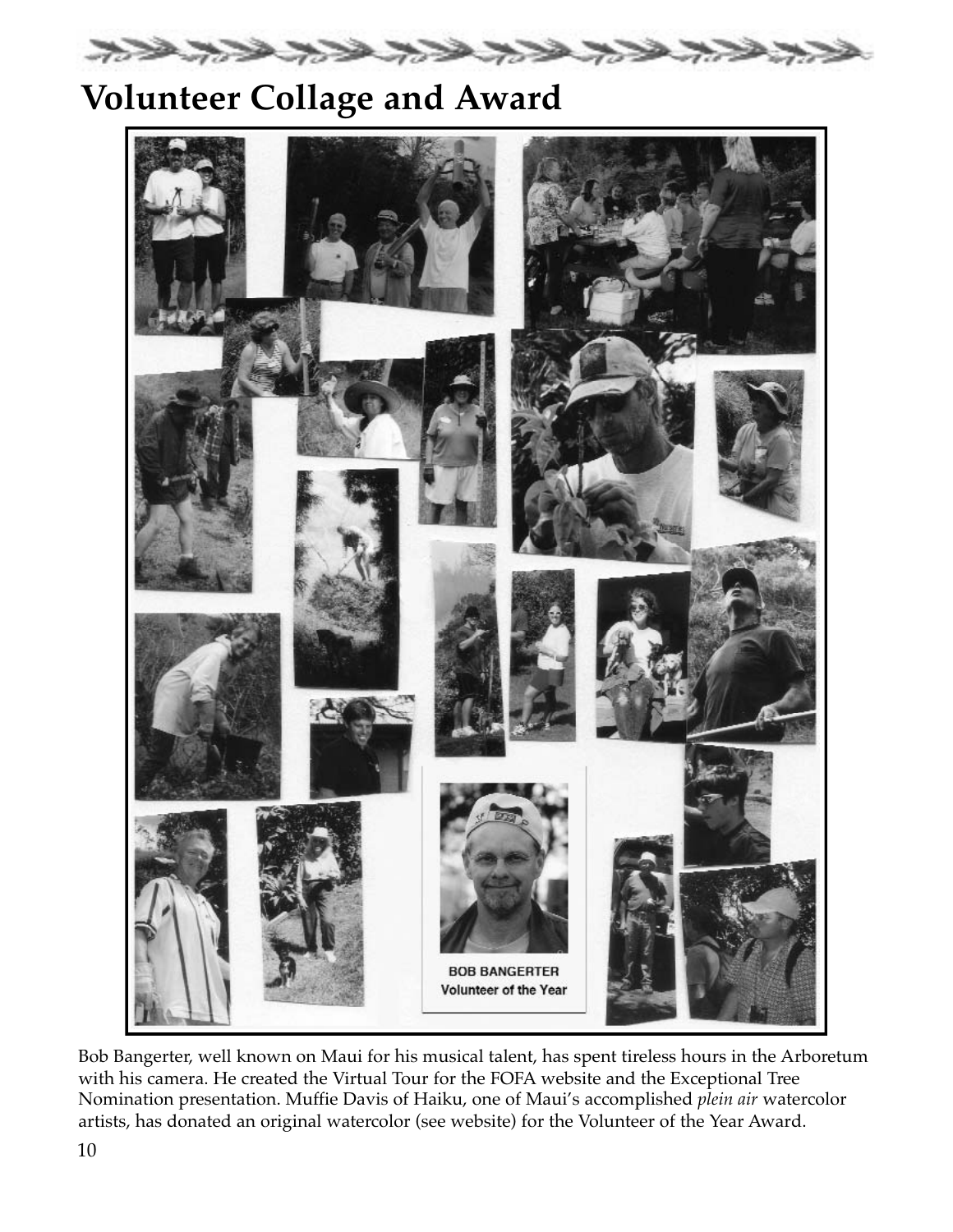

# **Our Future**

## **Wish List 2005**

• A toolshed and lua (bathroom with flush toilet) at the Arboretum.

- Plant inventory and Arboretum map.
- Trail reinforcement supplies.
- New roof on water tank.
- A chipper to make mulch from Pu'u Mahoe prunings and tree clearing.

• Continuing fenceline clearing for firebreak & protection from falling trees.

• Arborist work to prune the large Arboretum trees, as well as the large Eucalyptus threatening the Arboretum.

#### **FUTURE ARBORETUM EXPANSION**

• Water tank and irrigation supplies for newly cleared & fenced one acre above existing Arboretum.

• Clear additional 8 acres of wattle for future outplanting.

• Upgrade campground with flush toilet and outside shower for volunteers & youth groups.

## **Vision for the Future**

To restore Pu'u Mahoe cinder cone to the original rolling hills, free of wattle, allowing more land for reforestation with native plants endemic to the area.

To create a simulation of the Auwahi Forest with natives competing with each other, rather than with invasive, alien species ... with uppermiddle- and lower-story dryland species amongst a carpet of native grasses and ground covers...a habitat for native birds and insects ... "a vignette" of primitive Hawaii.

**NOTE.** Missing volunteers from collage on page 10: Margaret Crow, Bill & Janice Riley, Peter Kafka, Marilyn Trail, Dale Paplham, John Whittemore, David Kehoe, and Ceci Keliiholokai.



Kaunoa Senior Citizens hike into the Arboretum,.

*"For the lover of nature who goes about with his eyes open, and particularly so if he has spare hours for mountain tramps away from the haunts of man, a world of unsurpassed beauty awaits ...a beautiful world standing at our door, waiting to be appreciated if we only give it the time it so richly deserves."* – D.T. Fleming, 1935



Moran photo

Pu`u Mahoe translated means "twin cinder cones." From a distance Pu`u Mahoe looks like 3 hills because the 2 cones are Siamese Twins that share a rim. The D.T. Fleming Arboretum is planted within the southern slopes of the left pu`u. The island of Kaho`olawe is in the distance.